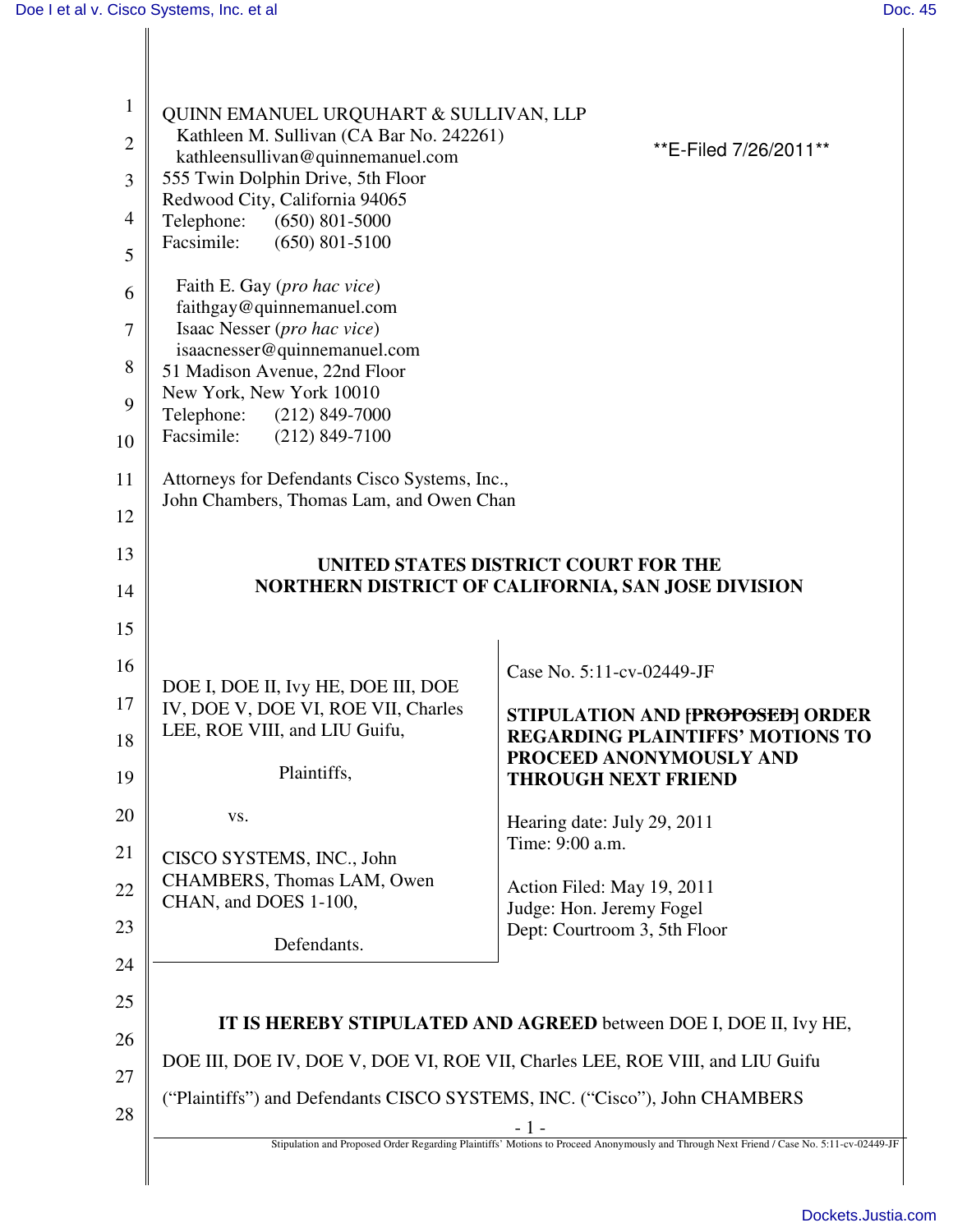| $\mathbf{1}$   | ("Chambers"), Thomas LAM ("Lam"), and Owen CHAN ("Chan") (collectively, the "Parties"),                                                 |  |
|----------------|-----------------------------------------------------------------------------------------------------------------------------------------|--|
| $\overline{2}$ | as follows:                                                                                                                             |  |
| 3              | <b>WHEREAS</b> , Plaintiffs on May 19, 2011, filed a Motion to Commence and Proceed as                                                  |  |
| $\overline{4}$ | Pseudonymous Plaintiffs (docket entry 2) (the "Anonymity" Motion); and                                                                  |  |
| 5              | <b>WHEREAS</b> , Plaintiffs on May 19, 2011, filed a Motion to Commence and Proceed                                                     |  |
| 6              | Through Appointed Next Friend (docket entry 4) (the "Next Friend" Motion); and                                                          |  |
| 7              | <b>WHEREAS</b> , Plaintiffs by filings on June 21, 2011 (docket entries 27 and 28) set a July                                           |  |
| 8              | 29, 2011 hearing date on their Anonymity and Next Friend Motions; and                                                                   |  |
| 9              | <b>WHEREAS</b> , Defendants on June 27, 2011 filed an administrative motion (docket entry                                               |  |
| 10             | 29) seeking adjournment of Plaintiffs' Anonymity and Next Friend Motions through to the date                                            |  |
| 11             | of this Court's decision and order resolving Defendants' forthcoming Motion to Dismiss the                                              |  |
| 12             | Complaint; and on July 5, 2011, Defendants did not serve and file Oppositions to Plaintiffs'                                            |  |
| 13             | Anonymity and Next Friend Motions or a Statement of Non-Opposition within fourteen (14)                                                 |  |
| 14             | days of June 21, 2011; and                                                                                                              |  |
| 15             | <b>WHEREAS</b> , on July 1, 2011, Plaintiffs filed a response to Defendants' administrative                                             |  |
| 16             | motion together with a proposed order which provided for either a grant of Plaintiffs' Anonymity                                        |  |
| 17             | and Next Friend Motions through to the date of this Court's decision and order resolving                                                |  |
| 18             | Defendants' forthcoming Motion to Dismiss the Complaint at which time the Court would set a                                             |  |
| 19             | new hearing date for hearing on Plaintiffs' Anonymity and Next Friend Motions, or that                                                  |  |
| 20             | Plaintiffs' Anonymity and Next Friend Motions would be heard as noticed on July 29, 2011                                                |  |
| 21             | (docket entry 34); and                                                                                                                  |  |
| 22             | <b>WHEREAS</b> , at the request of counsel for Defendants, counsel for the Parties conferred                                            |  |
| 23             | on July 12, 2011 in an attempt to find common ground regarding the hearing date on Plaintiffs'                                          |  |
| 24             | Anonymity and Next Friend Motions and on Defendants' administrative motion;                                                             |  |
| 25             | <b>NOW THEREFORE, it is hereby stipulated by and between the Parties as follows:</b>                                                    |  |
| 26             | Plaintiffs shall proceed anonymously and through next friends for the limited period<br>1.                                              |  |
| 27             | through to the date that this Court enters a decision and order resolving Defendants' forthcoming                                       |  |
| 28             | Motion to Dismiss the Complaint (the "Dismissal Decision") and until the Court can then act                                             |  |
|                | Stipulation and Proposed Order Regarding Plaintiffs' Motions to Proceed Anonymously and Through Next Friend / Case No. 5:11-cv-02449-JF |  |
|                |                                                                                                                                         |  |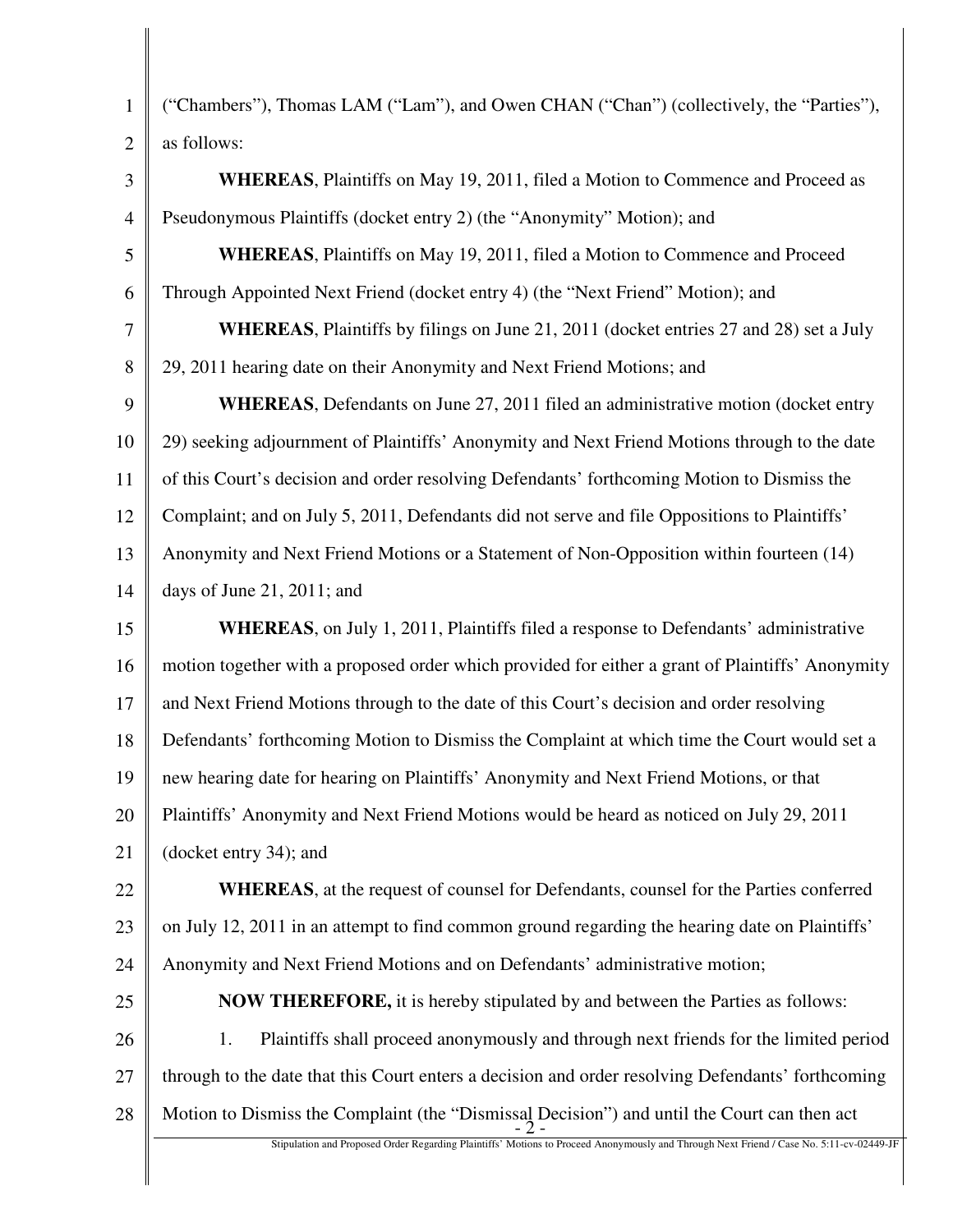| $\mathbf{1}$   | upon any request for Plaintiffs to proceed anonymously and through next friends or until the                                            |  |
|----------------|-----------------------------------------------------------------------------------------------------------------------------------------|--|
| $\overline{2}$ | Court otherwise rules.                                                                                                                  |  |
| 3              | If, following the Dismissal Decision, one or more Plaintiffs believe it is appropriate<br>2.                                            |  |
| $\overline{4}$ | for them to continue to proceed anonymously and/or through best friend, then, within 30 days of                                         |  |
| 5              | the Dismissal Decision, such Plaintiffs shall move for leave to proceed anonymously and/or                                              |  |
| 6              | through next friend, or renew their currently-pending Motions which seek such relief.                                                   |  |
| $\tau$         | Defendants expressly reserve, and do not waive, the right to oppose such motion(s) or renewed                                           |  |
| 8              | $motion(s)$ in whole or in part.                                                                                                        |  |
| 9              | 3.<br>Except as provided above, this stipulation and [proposed] order shall have no                                                     |  |
| 10             | continuing effect following the Dismissal Decision.                                                                                     |  |
| 11             | The July 29, 2011 hearing date on Plaintiffs' Anonymity and Next Friend Motions<br>4.                                                   |  |
| 12             | is and shall be adjourned sine die, provided that the Court so orders this Stipulation or otherwise                                     |  |
| 13             | grants such relief.                                                                                                                     |  |
| 14             | DATED: July 21, 2011<br><b>QUINN EMANUEL URQUHART &amp;</b>                                                                             |  |
| 15             | <b>SULLIVAN, LLP</b>                                                                                                                    |  |
| 16             | By /s/ Kathleen M. Sullivan                                                                                                             |  |
| 17             | Kathleen M. Sullivan<br>kathleensullivan@quinnemanuel.com                                                                               |  |
| 18             | Faith E. Gay                                                                                                                            |  |
|                | faithgay@quinnemanuel.com                                                                                                               |  |
| 19             | Isaac Nesser<br>isaacnesser@quinnemanuel.com                                                                                            |  |
| 20             |                                                                                                                                         |  |
| 21             | <b>Attorneys for Defendants</b>                                                                                                         |  |
| 22             | SCHWARCZ RIMBERG BOYD & RADER, LLP                                                                                                      |  |
| 23             | By /s/ K. Lee Boyd                                                                                                                      |  |
| 24             | K. Kee Boyd<br>lboyd@srbr-law.com                                                                                                       |  |
| 25             |                                                                                                                                         |  |
| 26             | <b>Attorneys for Plaintiffs</b>                                                                                                         |  |
| 27             |                                                                                                                                         |  |
|                | I have obtained signatory's consent to file this stipulation and proposed order.                                                        |  |
| 28             | - 3 -                                                                                                                                   |  |
|                | Stipulation and Proposed Order Regarding Plaintiffs' Motions to Proceed Anonymously and Through Next Friend / Case No. 5:11-cv-02449-JF |  |
|                |                                                                                                                                         |  |